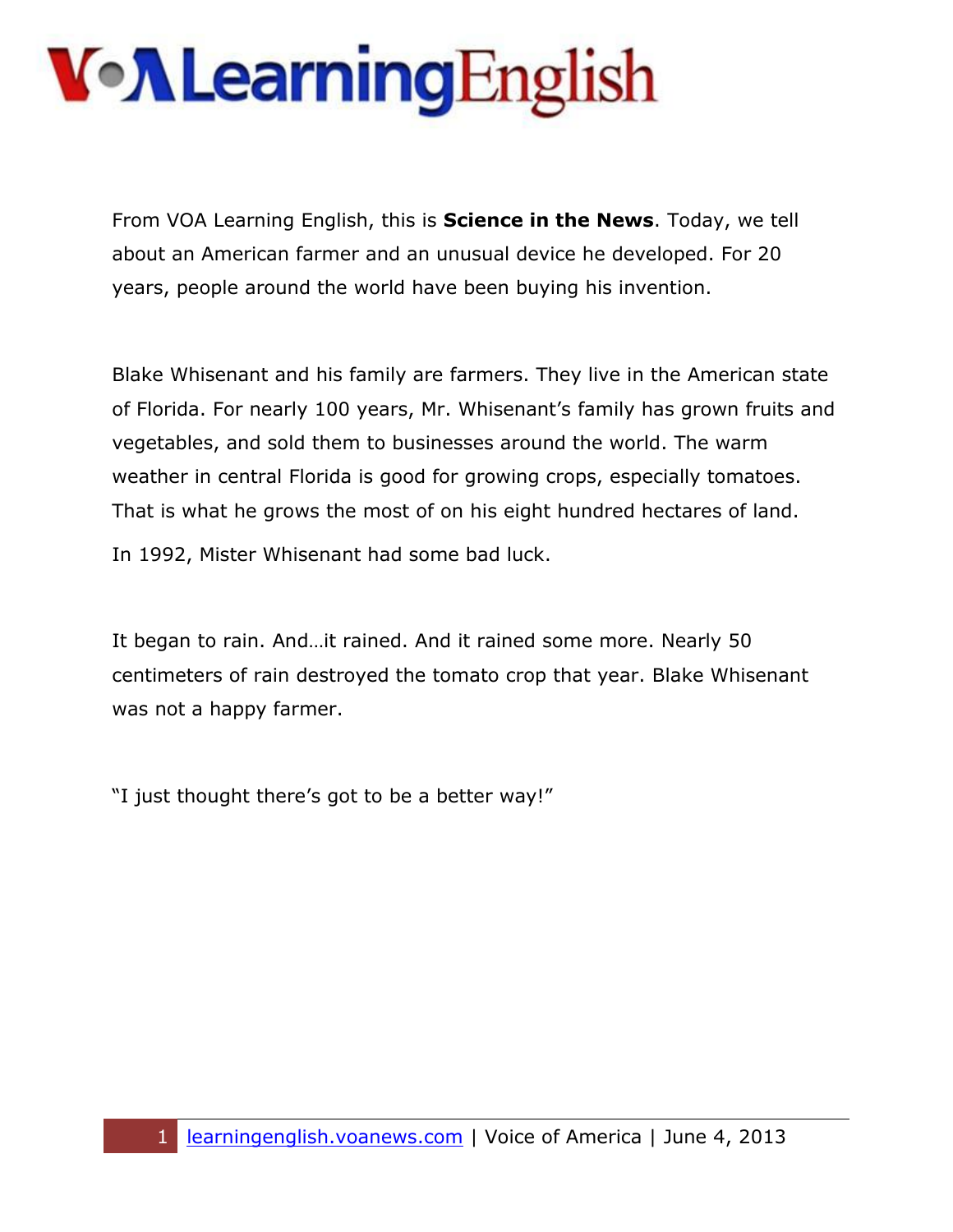So, he began looking to find a way to make sure this never happened again. He wanted to develop a system that would provide water to the plants from below. He thought some kind of cover would keep rain away and the soil warm. He wanted the plants to be grown in a box that would take up little space. He became obsessed with the idea and thought about it day and night.

"And I told my wife, before I die I wanted to see if I could build me a box above the ground that I could grow tomatoes in."

And…after years of work……he knew what to do. He found a company in Pennsylvania that agreed to make the box. It would be made of thick plastic, and would be about one meter long and half a meter deep. Inside the box would be a plastic tube to pour the water in, and a plastic screen with many holes in it.

Something like peat moss, but not soil, would be placed in the box on top of the screen, which would hold it above the water in the bottom of the box. A thin plastic cover would fit over the top of the box to keep out rain and harmful insects. Blake called it…the EarthBox.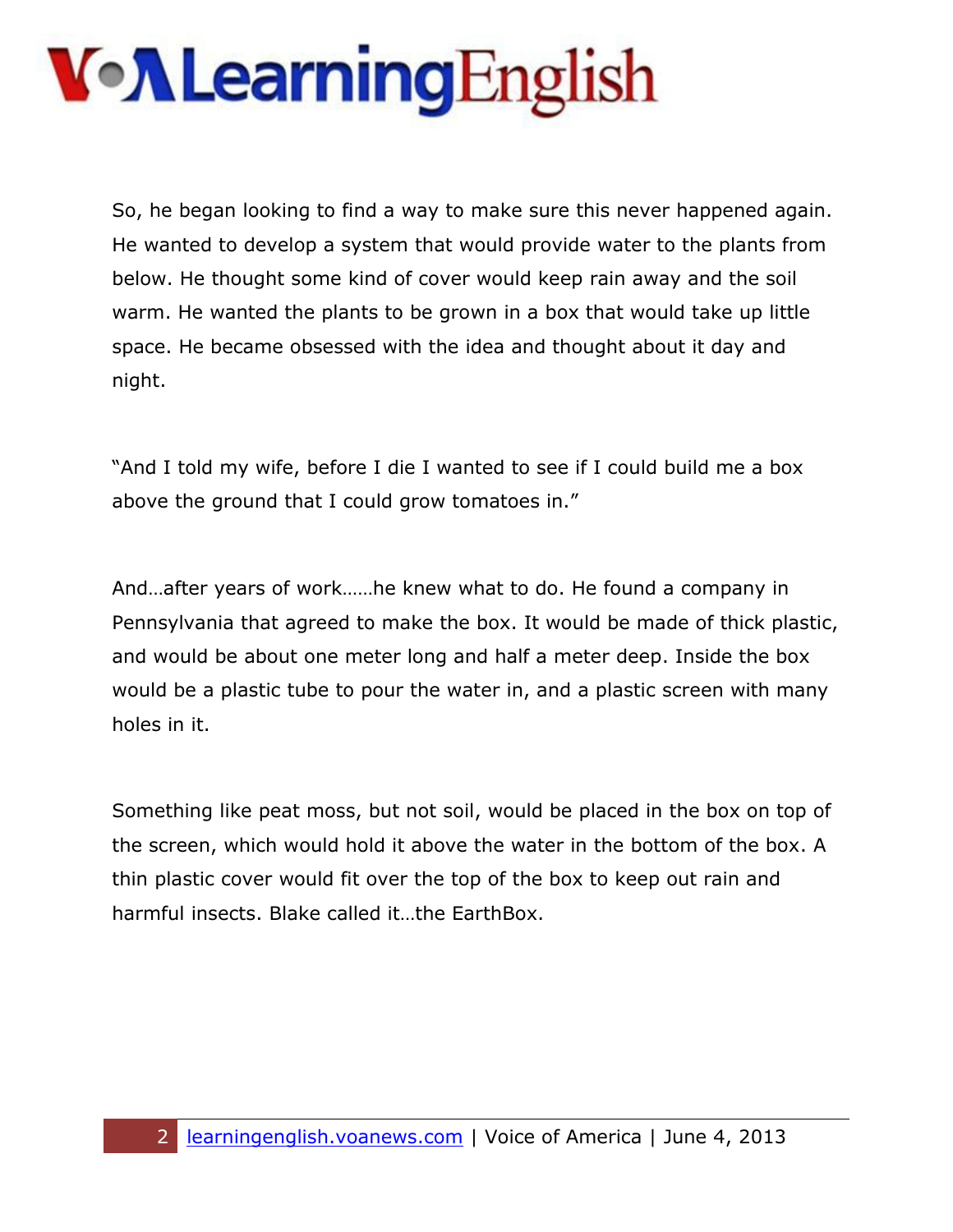#### **The Story of Container Gardening**

Frank DiPaolo is the general manager of the EarthBox Company in Scranton, Pennsylvania. He says that growing vegetables this way…container gardening some call it…makes it easy for Blake Whisenant and other farmers to quickly solve common growing problems.

"When he saw any sort of disease or problems with the plants in the field, one human being could basically go and grab the box and just pull that problem right out of the field before it spread to the other plants."

Frank DiPaolo says normal dirt or soil will not work in this kind of container gardening. Instead, potting mix is used. This is mostly peat moss with a few things added to help air get to the roots of the plants.

"One of its responsibilities is to wick the water up to the plants. When you put a small seedling in, the roots are not deep enough to go into that water reservoir, so we need to bring the water up to the plant."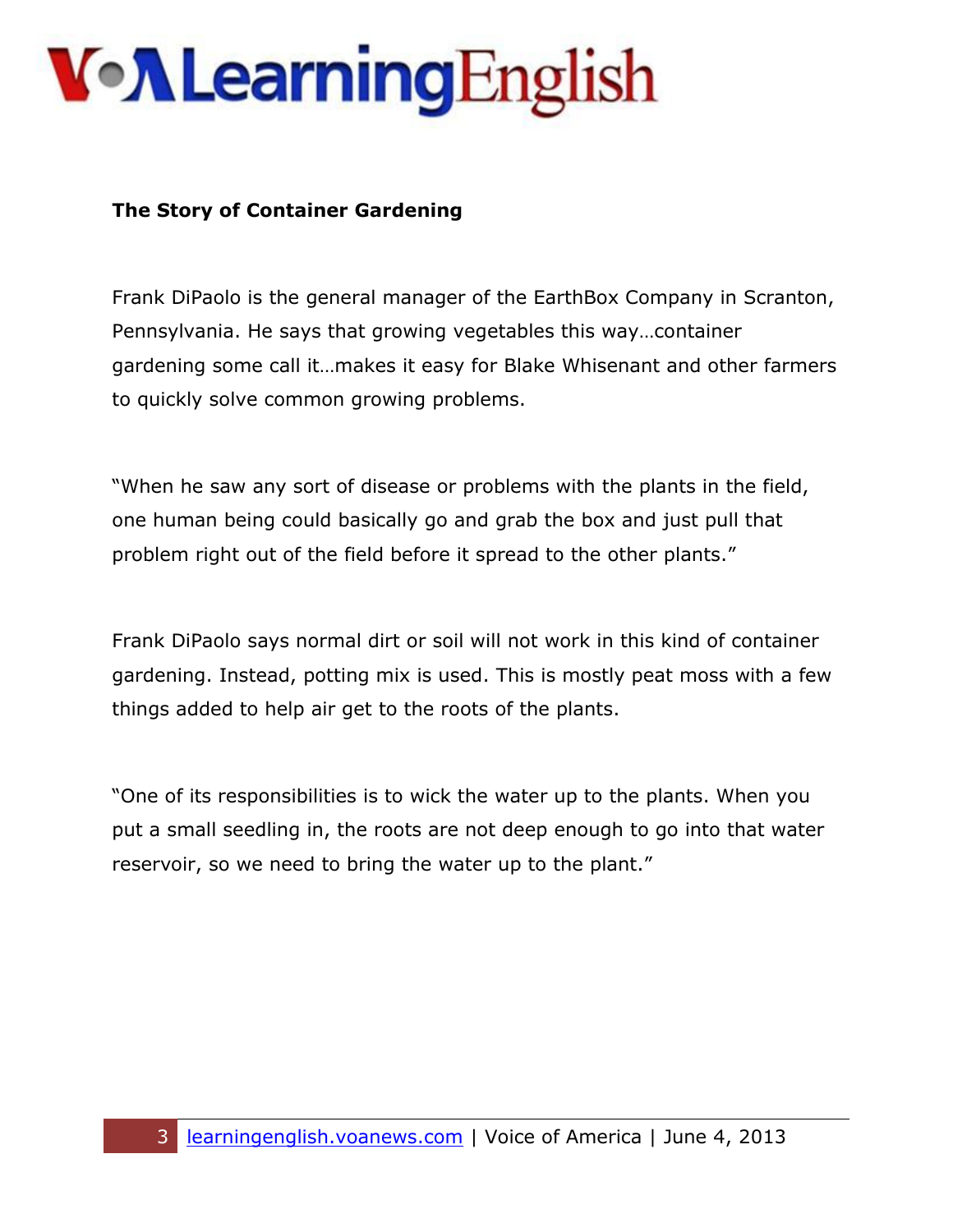The box holds about 11 liters of water. There is a small hole in the side to drain out extra moisture and keep from drowning the plants. Since the potting mix soaks up the water, you have to pour more water down the tube every day or so. This kind of container gardening uses much less water than is needed when growing plants in the ground. And it is made so you can never give too much or too little water to the plants.

The plants in the box also need two other things…a small amount of fertilizer and dolomite, a powder-like substance made from limestone. The fertilizer feeds the plants and helps them grow. The dolomite helps to reduce acid in the potting mix. Many farmers say dolomite is the secret to growing good tasting tomatoes.

Dolomite is also a low-cost way to supply calcium to young tomato plants. This helps to protect the plants from a disease known as "blossom end rot."

"That's where your tomato plant will start setting fruit …and they look beautiful and you come back a couple of days later and they've grown to a pretty nice size…and the bottom of the tomato is all black. And they call that blossom end rot."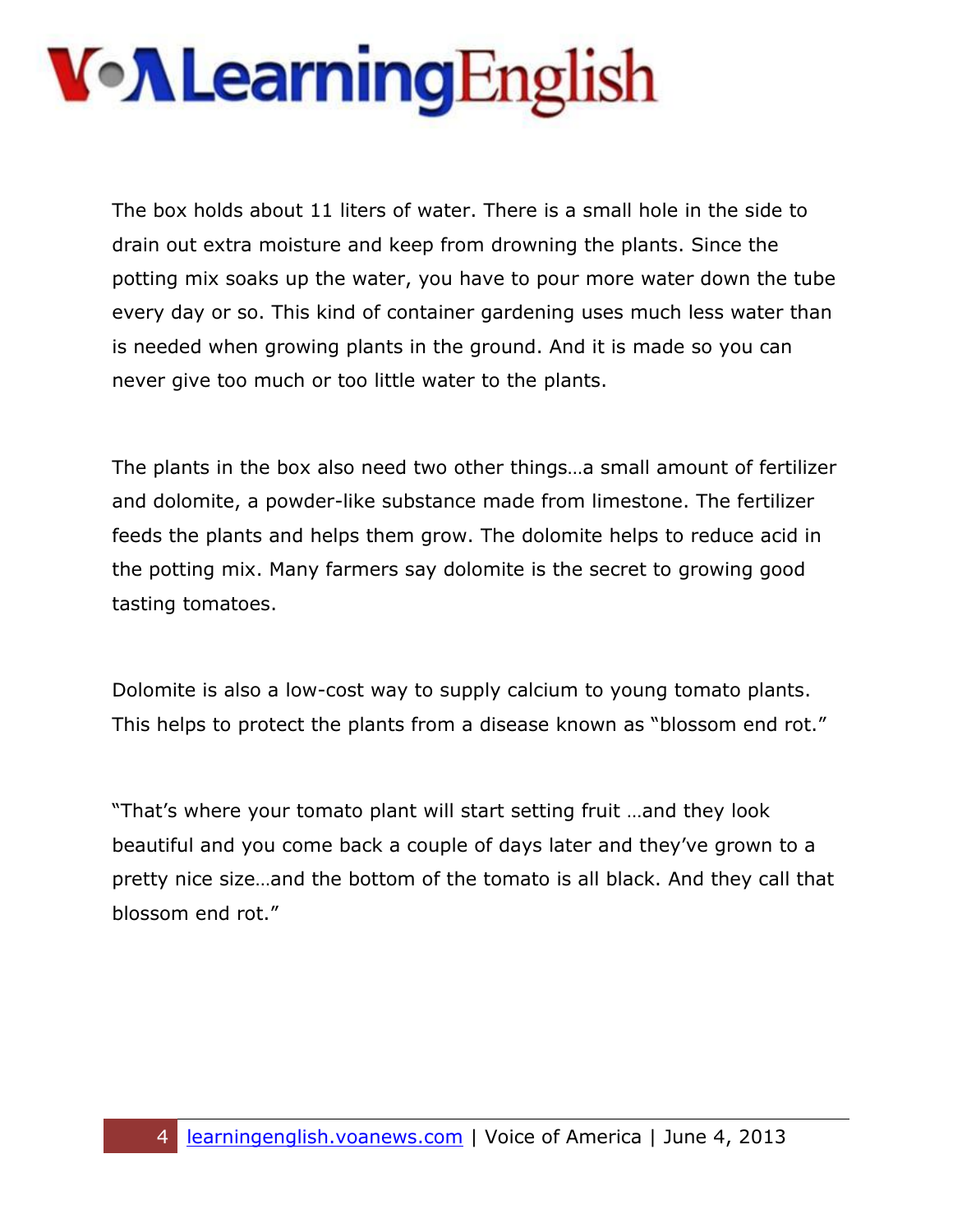Before the plants are put in the EarthBox, there is one more thing that must be done. A thin plastic cover is stretched over the top of the box. If storms should bring large amounts of rain, the cover protects the potting mix, fertilizer, and dolomite inside the box. This cover also keeps weeds and harmful insects out of the box. But there is one other reason that the container must be covered. It is important that the potting mix be kept warm, but not too hot.

Frank DiPaolo says you should use either a white or a black cover.

"The covers that we ship with the box are black on one side and white on the other. If you live where we live in northeastern Pennsylvania and you want to drive as much heat as you can into the container, we plant the plants with the black side up. Say, if you were in Florida where Blake lives, in the summer he'll plant with the white side up. You get about a 15 degree Fahrenheit change in the soil temperature just by using the white side versus the black side."

There also has been some research done using other colors for the box covers. One study found that a red cover produces better results for vegetables like tomatoes and red peppers.

Frank DiPaolo says that, if you prepare the box correctly, nature will do the rest.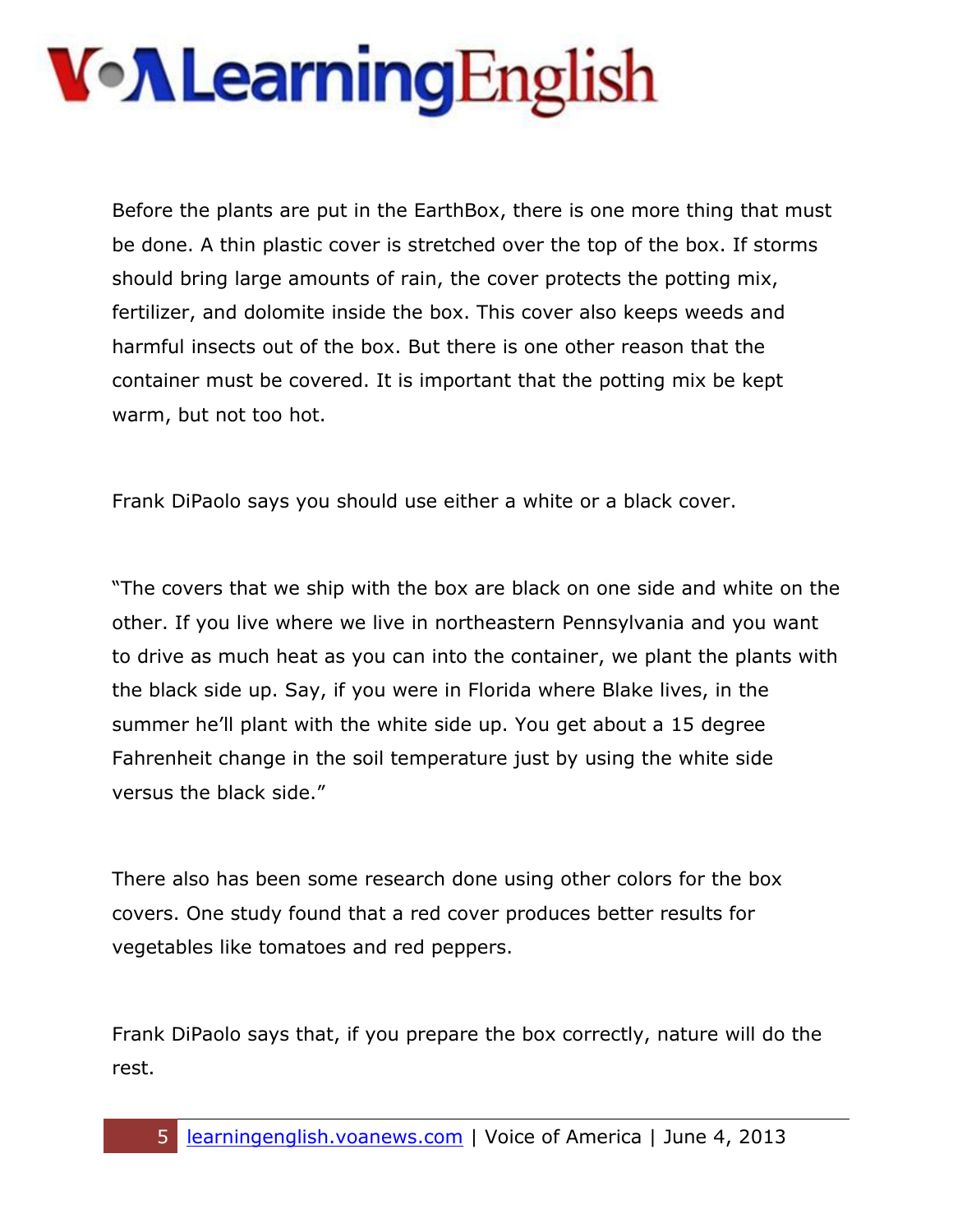"The plants know what they need from a nutritional and a water sense. So if you put the materials within reach of the plant, the plant will take what it needs when it needs it."

So after preparing the box, how many tomato plants do you use? The answer is …only two! And why is that?

"The reason is that those plants are going to get so big that if you were to put three or four or six plants in, they are just going to be crowding each other out, and each plant is going to underperform."

Putting the plants in the box is easy. Blake Whisenant uses a sharp knife to cut a small round hole in the cover. He then uses his hand to take out a small amount of potting mix. He sets the plant into the hole, presses the roots down a bit, and then puts back the handful of potting mix.

Many people who have used EarthBoxes say it is possible to get over 22 kilograms of tomatoes, from just two plants.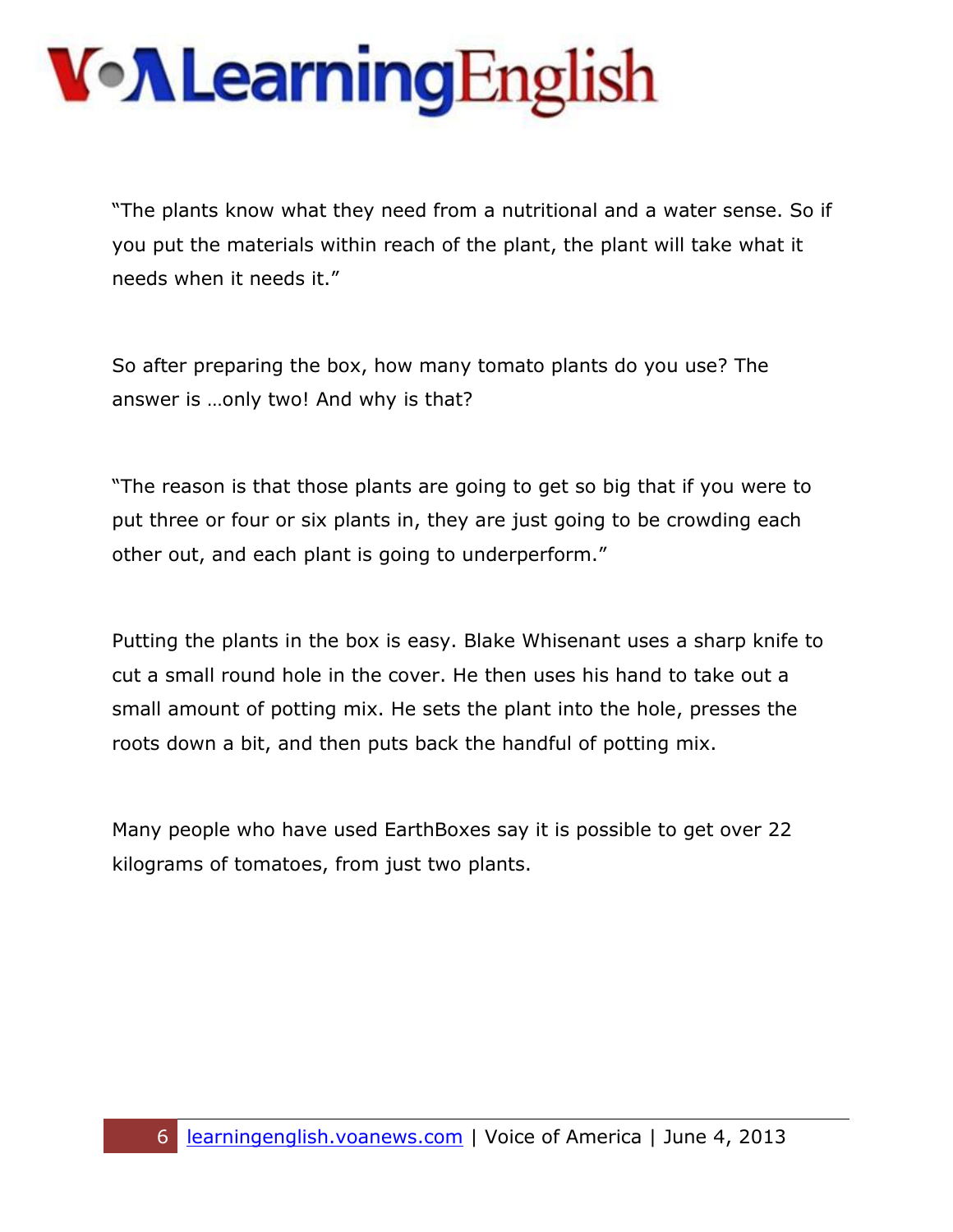#### **Environmental and Other Effects**

Growing crops in containers is good for the environment. In addition to using less water, little fertilizer is needed, and it all stays in the box. There is no way the chemicals can run off into nearby waterways. The same potting mix can be used for five or six years. In countries where potting mix is not available or too costly, growers can use coconut coir instead. This comes from the outside shell of the coconut and it is low in cost.

Coconut coir is also a renewable resource. Each new coconut that grows will provide some coir. The peat moss that is used in many potting mixes, however, can take thousands of years to grow. Gardeners can use up peat moss much faster than it can be replaced by nature.

Since the EarthBox went on sale in 1994, many people around the world have used them. Other people have made their own vegetable growing boxes. Some use two large plastic containers to make what is known as a "Global Bucket." One bucket has holes in the bottom and sits inside the other bucket. Potting mix or coir goes into the top bucket, and water goes through a tube into the bottom bucket. A plastic trash bag is then used to cover the top container.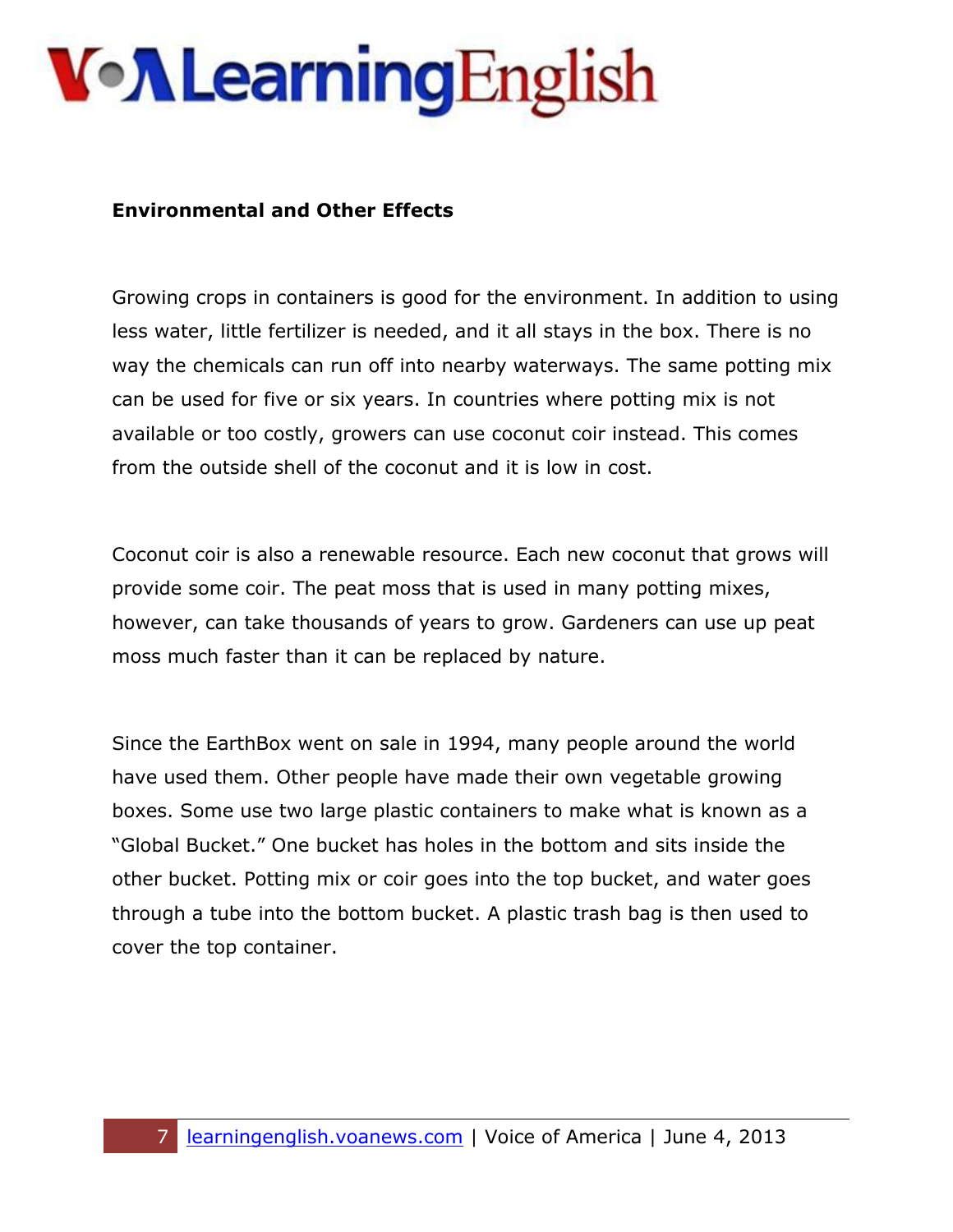Many kinds of fruits and vegetables can be grown in containers like these. Some people think this kind of gardening will be important for people in poor countries where hunger is a problem. A lot of food can be grown in a small space for a small amount of money.

#### **Using Earthbox to Educate Children**

The people who make EarthBoxes are interested in educating young people. They have developed a program aimed at teaching science and agriculture to students from their prekindergarten years through high school. Using an EarthBox in the classroom, the youngest child learns about seeds, the parts of plants, how gravity affects plants, and the uses of sunflowers.

When children first enter elementary school, they learn about water, soil, light, and nutrition. In middle school, they do experiments and collect information. In high school, the students learn how to use mathematics and graphs to better understand what happens when plants grow. The learning program includes written materials for the teachers and students. And it uses an EarthBox in the classroom as a small laboratory for experiments.

Molly Philbin is the Education and Community Garden director for the EarthBox Company.